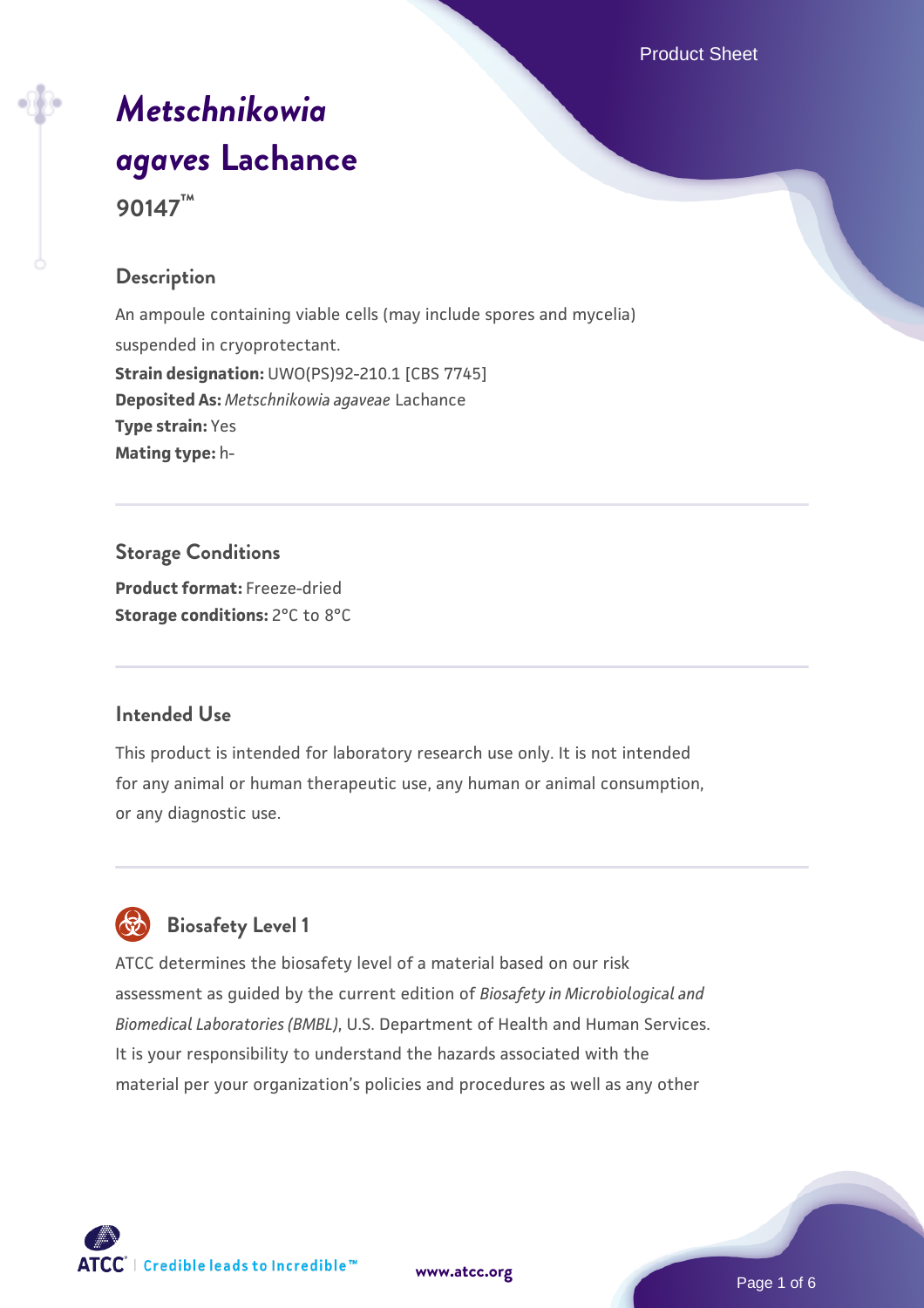applicable regulations as enforced by your local or national agencies.

ATCC highly recommends that appropriate personal protective equipment is always used when handling vials. For cultures that require storage in liquid nitrogen, it is important to note that some vials may leak when submersed in liquid nitrogen and will slowly fill with liquid nitrogen. Upon thawing, the conversion of the liquid nitrogen back to its gas phase may result in the vial exploding or blowing off its cap with dangerous force creating flying debris. Unless necessary, ATCC recommends that these cultures be stored in the vapor phase of liquid nitrogen rather than submersed in liquid nitrogen.

#### **Certificate of Analysis**

For batch-specific test results, refer to the applicable certificate of analysis that can be found at www.atcc.org.

#### **Growth Conditions**

**Medium:**  [ATCC Medium 28: Emmons' modification of Sabouraud's agar/broth](https://www.atcc.org/-/media/product-assets/documents/microbial-media-formulations/2/8/atcc-medium-28.pdf?rev=0da0c58cc2a343eeae735016b70809bb) [ATCC Medium 200: YM agar or YM broth](https://www.atcc.org/-/media/product-assets/documents/microbial-media-formulations/2/0/0/atcc-medium-200.pdf?rev=ac40fd74dc13433a809367b0b9da30fc) [ATCC Medium 323: Malt agar medium](https://www.atcc.org/-/media/product-assets/documents/microbial-media-formulations/3/2/3/atcc-medium-323.pdf?rev=58d6457ee20149d7a1c844947569ef92) **Temperature:** 24-26°C **Atmosphere:** Aerobic

# **Handling Procedures**

For **freeze-dry (lyophilized)** ampoules:

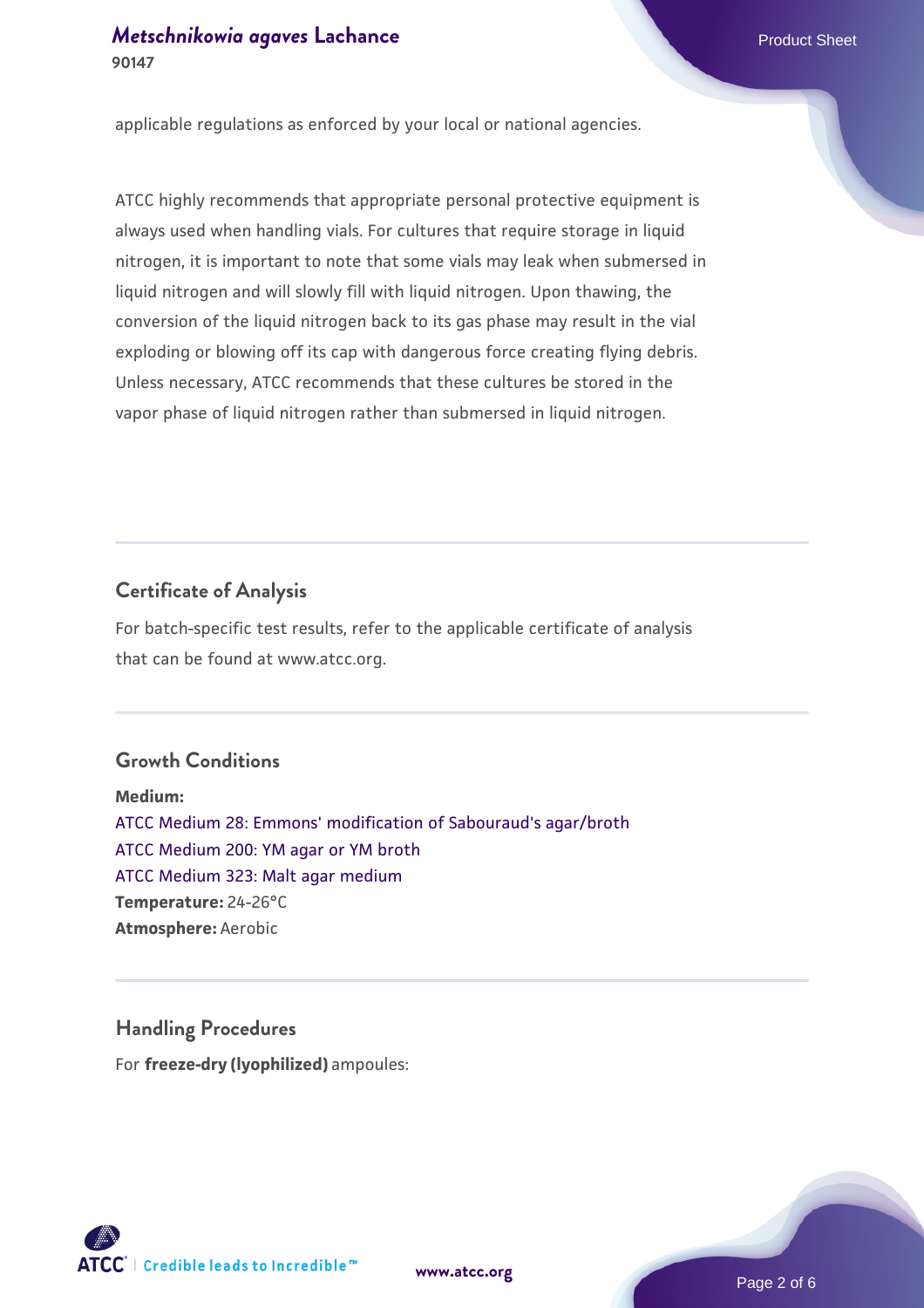#### *[Metschnikowia agaves](https://www.atcc.org/products/90147)* [Lachance](https://www.atcc.org/products/90147) **Product Sheet** Product Sheet

- 1. Open an ampoule according to enclosed instructions.
- 2. From a single test tube of **sterile distilled water** (5 to 6 mL), withdraw approximately 0.5 to 1.0 mL with a sterile pipette and apply directly to the pellet. Stir to form a suspension.
- 3. Aseptically transfer the suspension back into the test tube of sterile distilled water.
- Let the test tube sit at room temperature (25°C) undisturbed for **at** 4. **least 2 hours**; longer (e.g., overnight) rehydration might increase viability of some fungi.
- 5. Mix the suspension well. Use several drops (or make dilutions if desired) to inoculate recommended solid or liquid medium. Include a control that receives no inoculum.
- 6. Incubate the inoculum at the propagation conditions recommended.
- 7. Inspect for growth of the inoculum/strain regularly. The sign of viability is noticeable typically after 1-2 days of incubation. However, the time necessary for significant growth will vary from strain to strain.

#### **Notes**

Additional information on this culture is available on the ATCC® web site at www.atcc.org.

# **Material Citation**

If use of this material results in a scientific publication, please cite the material in the following manner: *Metschnikowia agaves* Lachance (ATCC 90147)

#### **References**

References and other information relating to this material are available at www.atcc.org.

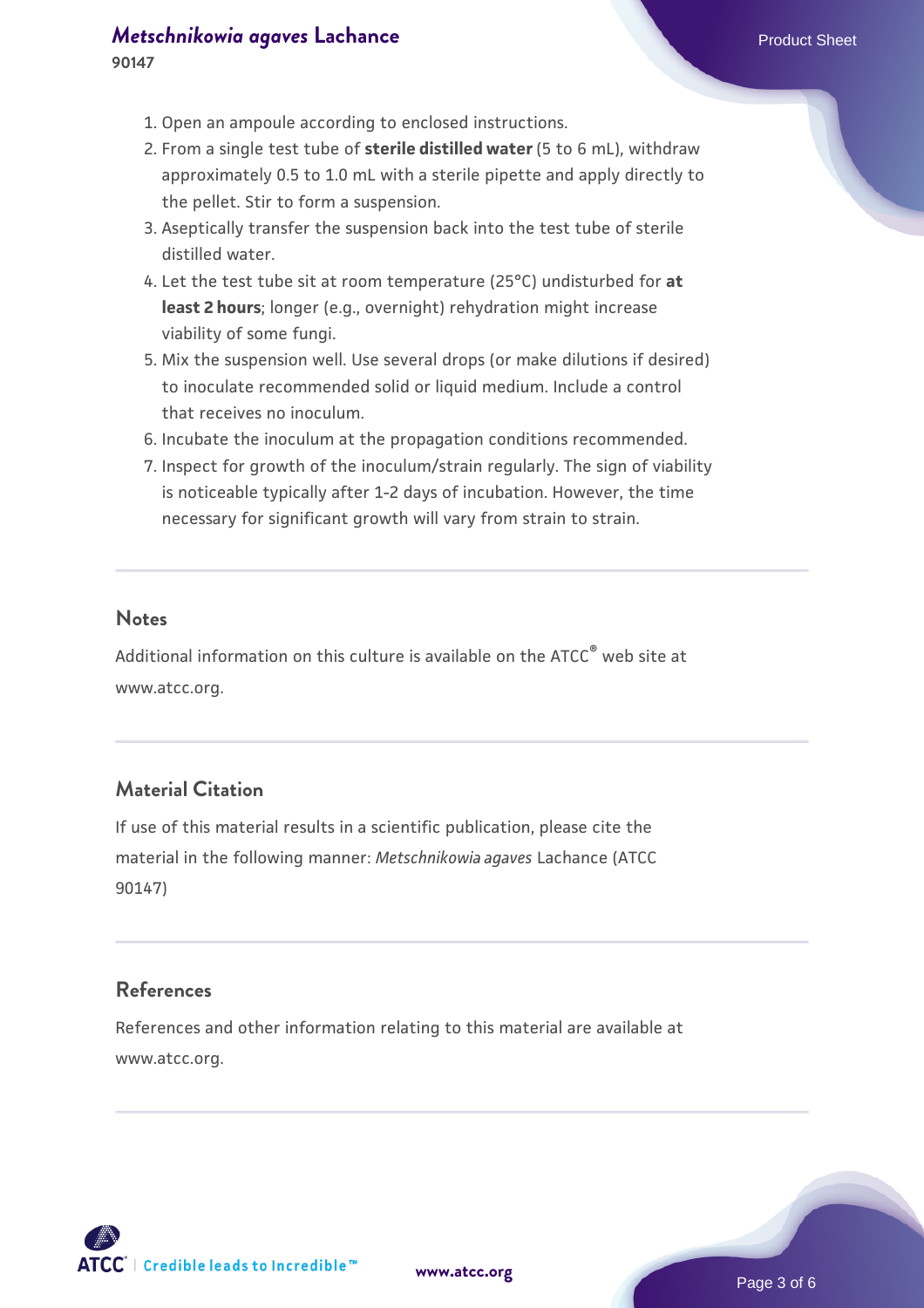#### **Warranty**

The product is provided 'AS IS' and the viability of ATCC® products is warranted for 30 days from the date of shipment, provided that the customer has stored and handled the product according to the information included on the product information sheet, website, and Certificate of Analysis. For living cultures, ATCC lists the media formulation and reagents that have been found to be effective for the product. While other unspecified media and reagents may also produce satisfactory results, a change in the ATCC and/or depositor-recommended protocols may affect the recovery, growth, and/or function of the product. If an alternative medium formulation or reagent is used, the ATCC warranty for viability is no longer valid. Except as expressly set forth herein, no other warranties of any kind are provided, express or implied, including, but not limited to, any implied warranties of merchantability, fitness for a particular purpose, manufacture according to cGMP standards, typicality, safety, accuracy, and/or noninfringement.

#### **Disclaimers**

This product is intended for laboratory research use only. It is not intended for any animal or human therapeutic use, any human or animal consumption, or any diagnostic use. Any proposed commercial use is prohibited without a license from ATCC.

While ATCC uses reasonable efforts to include accurate and up-to-date information on this product sheet, ATCC makes no warranties or representations as to its accuracy. Citations from scientific literature and patents are provided for informational purposes only. ATCC does not warrant that such information has been confirmed to be accurate or complete and the customer bears the sole responsibility of confirming the accuracy and completeness of any such information.

This product is sent on the condition that the customer is responsible for and assumes all risk and responsibility in connection with the receipt, handling,



**[www.atcc.org](http://www.atcc.org)**

Page 4 of 6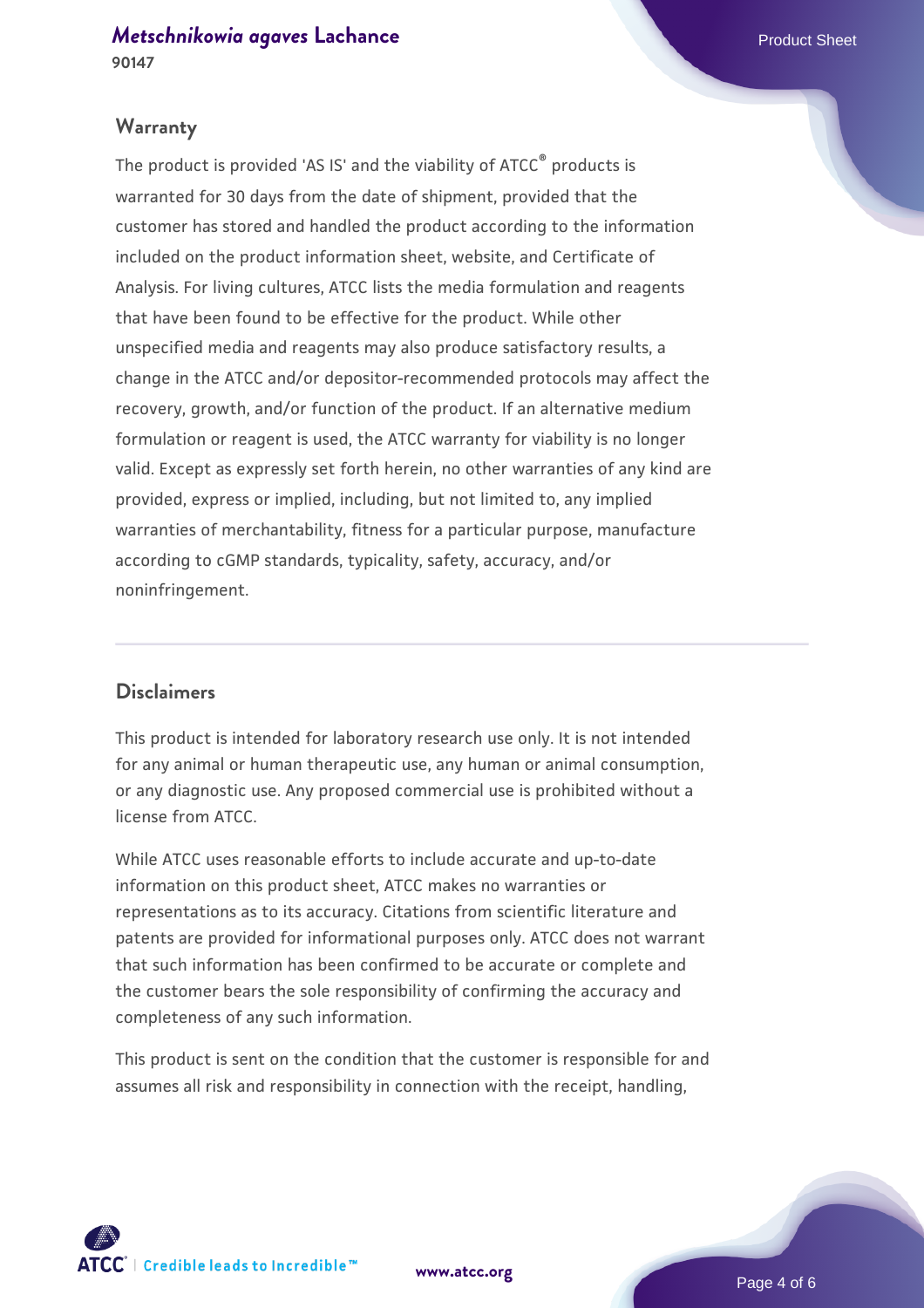storage, disposal, and use of the ATCC product including without limitation taking all appropriate safety and handling precautions to minimize health or environmental risk. As a condition of receiving the material, the customer agrees that any activity undertaken with the ATCC product and any progeny or modifications will be conducted in compliance with all applicable laws, regulations, and guidelines. This product is provided 'AS IS' with no representations or warranties whatsoever except as expressly set forth herein and in no event shall ATCC, its parents, subsidiaries, directors, officers, agents, employees, assigns, successors, and affiliates be liable for indirect, special, incidental, or consequential damages of any kind in connection with or arising out of the customer's use of the product. While reasonable effort is made to ensure authenticity and reliability of materials on deposit, ATCC is not liable for damages arising from the misidentification or misrepresentation of such materials.

Please see the material transfer agreement (MTA) for further details regarding the use of this product. The MTA is available at www.atcc.org.

#### **Copyright and Trademark Information**

© ATCC 2021. All rights reserved.

ATCC is a registered trademark of the American Type Culture Collection.

### **Revision**

This information on this document was last updated on 2021-05-19

### **Contact Information**

ATCC 10801 University Boulevard Manassas, VA 20110-2209 USA